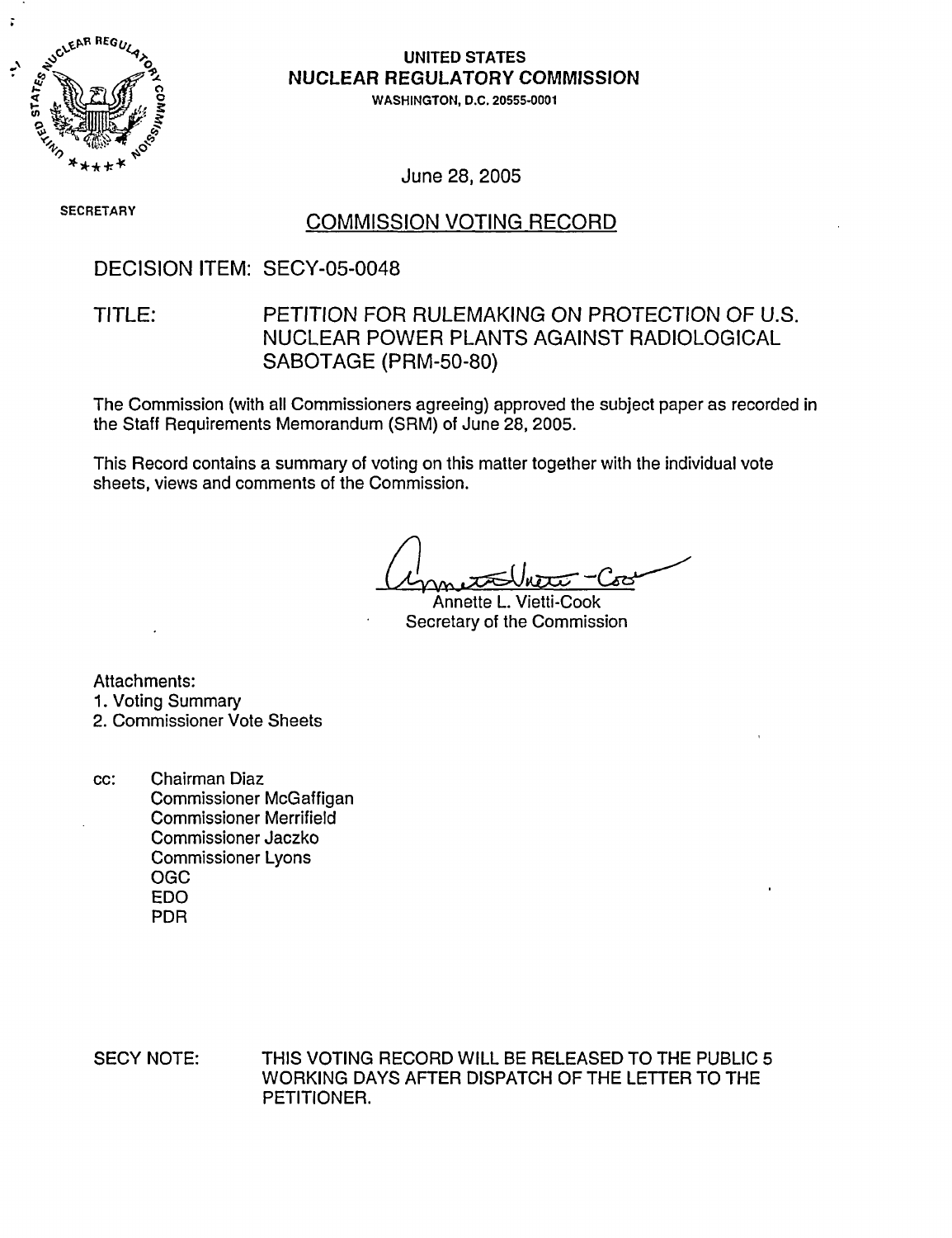## VOTING SUMMARY - SECY-05-0048

 $\ddot{\cdot}$ 

 $\ddot{\cdot}$ 

## RECORDED VOTES

|                         | NOT<br>APRVD DISAPRVD ABSTAIN PARTICIP COMMENTS |              | <b>DATE</b> |
|-------------------------|-------------------------------------------------|--------------|-------------|
| CHRM. DIAZ              | X                                               | Χ            | 5/9/05      |
| COMR. McGAFFIGAN        | $\mathsf{X}$                                    | X            | 5/23/05     |
| <b>COMR. MERRIFIELD</b> | $\mathsf{X}$                                    | $\mathsf{X}$ | 5/12/05     |
| COMR. JACZKO            | X                                               | X            | 5/20/05     |
| <b>COMR. LYONS</b>      | X                                               |              | 4/11/05     |

### COMMENT RESOLUTION

 $\ddot{\phantom{a}}$ 

In their vote sheets, all Commissioners approved the staff's recommendation and some provided additional comments. Subsequently, the comments of the Commission were incorporated into the guidance to staff as reflected in the SRM issued on June 28, 2005.

#### SECY NOTE: THIS VOTING RECORD WILL BE RELEASED TO THE PUBLIC 5 WORKING DAYS AFTER DISPATCH OF THE LETTER TO THE PETITIONER.

 $\hat{\mathcal{L}}$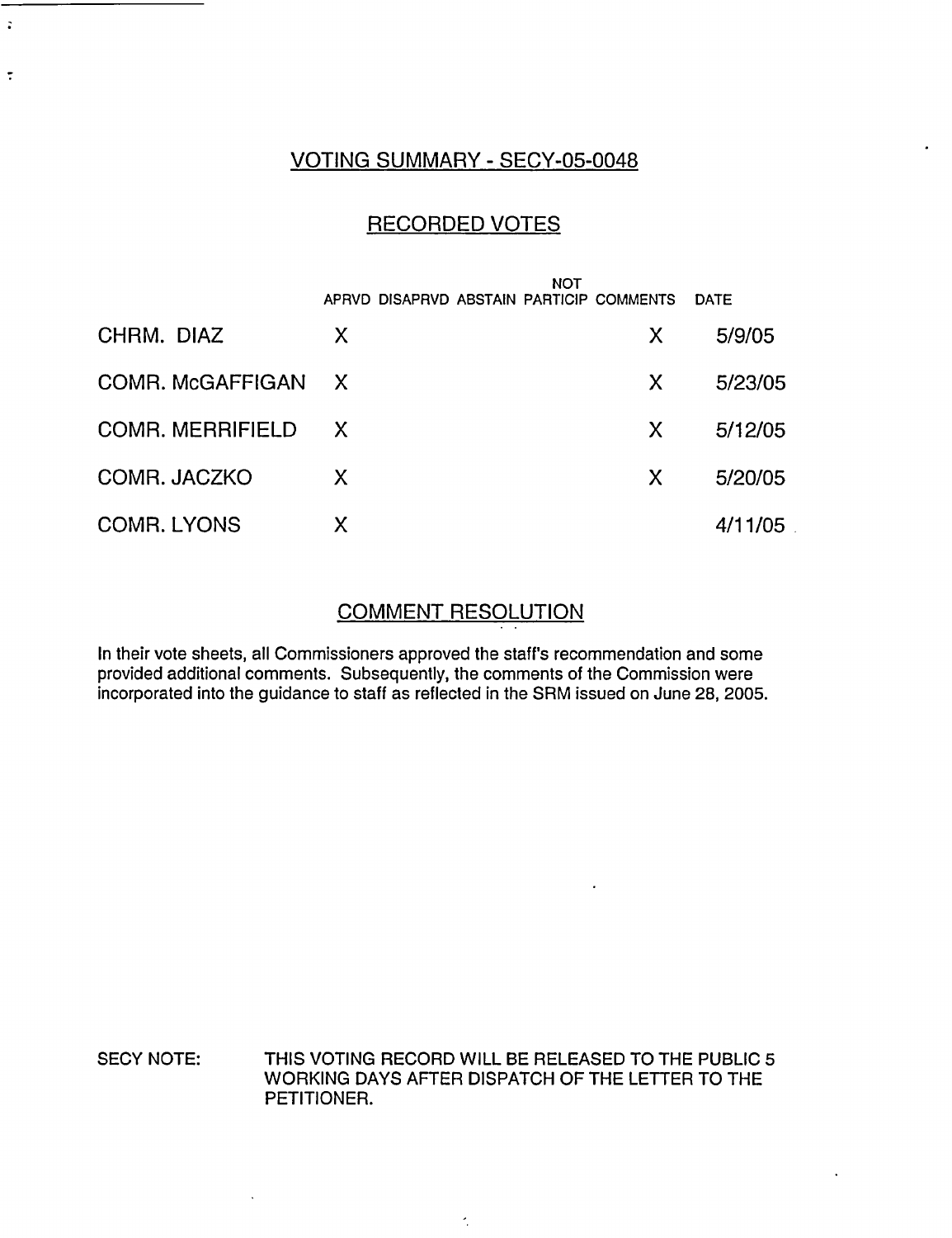# RESPONSE SHEET

TO: Annette Vietti-Cook, Secretary

FROM: CHAIRMAN DIAZ

SUBJECT: SECY-05-0048 - PETITION FOR RULEMAKING ON **PROTECTION OF U.S. NUCLEAR POWER PLANTS AGAINST RADIOLOGICAL SABOTAGE (PRM-50-80)**

| Approved xx prisapproved ____ | Abstain |
|-------------------------------|---------|
| Not Participating             |         |
| <b>COMMENTS:</b>              |         |

See attached comments.

 $\mathcal{F}_{\mathbf{r},\mathbf{r},\mathbf{r}}$ 

 $\ddot{\cdot}$ 

 $\tilde{\boldsymbol{\nu}}$  $\overline{\mathsf{Si}}$ <u>19ay 9,0</u> DATI

Entered on "STARS" Yes  $\mathcal{L}$ No $\mathcal{L}$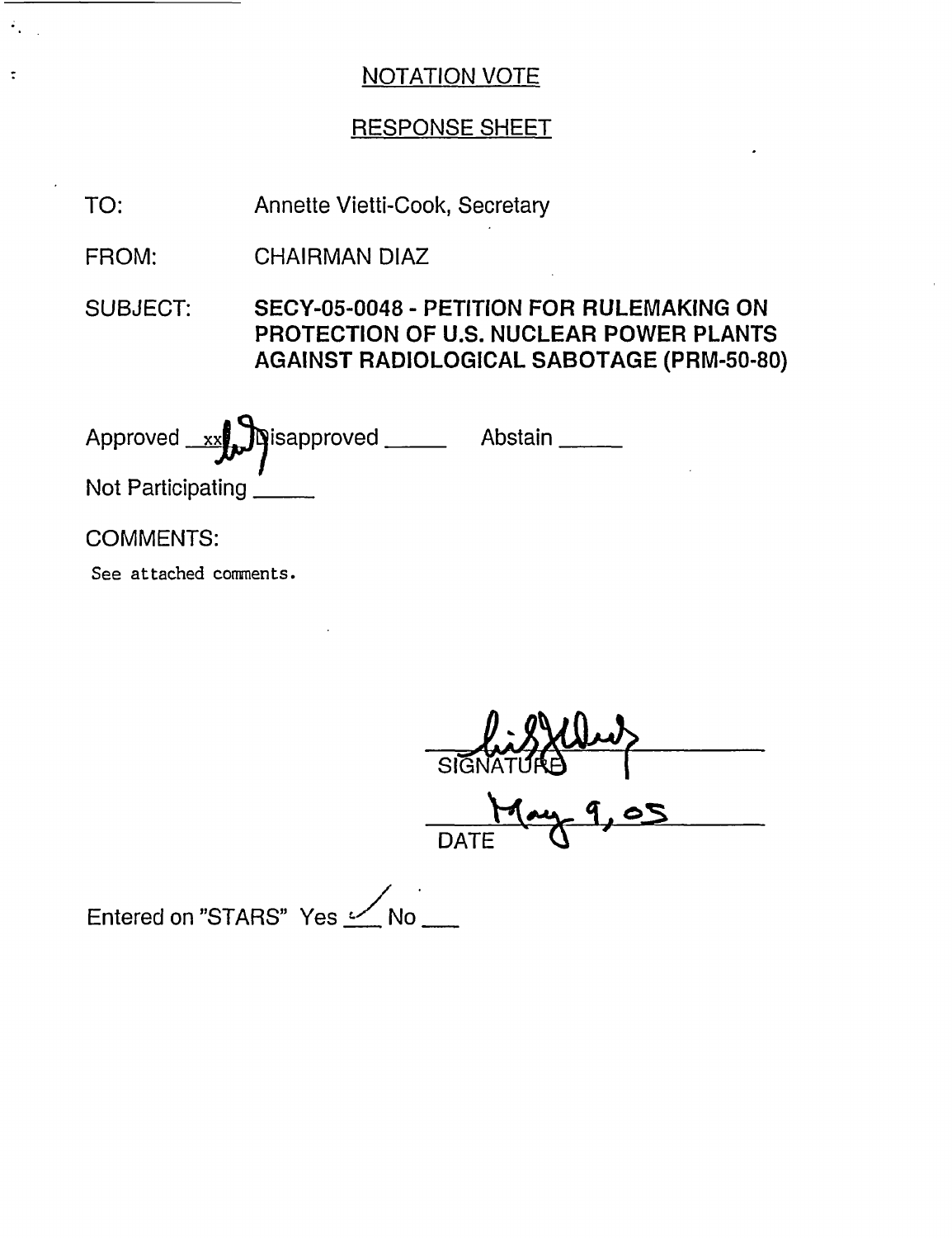#### Chairman Diaz's Comments on SECY-05-0048

I approve the staff recommendations in SECY-05-0048, "Petition for Rulemaking on Protection of U.S. Nuclear Power Plants Against Radiological Sabotage (PRM-50-80)," to:

- Develop the technical basis for a rulemaking to require licensees evaluate the effects of plant changes on the safety/security interface.
- Deny the second requested action of PRM-50-80 regarding licensee analyses of aerial crashes.
- Publish the Federal Register Notice.

 $\ddot{\phantom{a}}$ 

The rulemaking effort should accomplish the following objectives:

- Ensure that instances where permanent changes to the facility that are made with NRC approval (10 CFR 50.90) and without NRC approval (10 CFR 50.54(p) or 10 CFR 50.59) as well as temporary configurations allowed under the Maintenance Rule (10 CFR 50.65) are addressed.
- Plant changes should neither result in the inability to meet the supplemented security requirements, including the supplemented design basis threat, nor significantly diminish the capability to mitigate the effects of other threats (i.e., large fires and explosions) using existing or readily available resources.
- Relevant guidance documents (eg., Regulatory Guide 1.174) should be updated.
- This effort should be planned and budgeted in future budget requests.
- The following editorial changes should be included into the Federal Register Notice and response letter:

"The proposed revisions would not make NRC activities and decisions more effective, efficient, realistic, and timely because NRC already required nuclear power plant licensees to implement specific security enhancements and/or measures to mitigate the potential consequences of an successful-attack on a nuclear power plant. The enhanced security requirements are contained in in a manner that incorporates the full scope-of the Interim Compensatory Measures required by Order dated February 25, 2002 and the DBT as supplemented by Order on April 29, 2003." (FRN page 12)

"However, the NRC staff plans to amend the regulations 40 GFR Part-73-to require nuclear power plant licensees to implement specific security enhancements and/or measures to mitigate the potential consequences of an successful-attack on a nuclear power plant. The amended regulations will incorporate in a manner-that incorporates the full scope of the revised supplemented DBT issued by Order on April 29, 2003." (Response letter page 2)

"Additional site-specific studies inspections of operating nuclear power plants are underway or being planned to ensure appropriate mitigative strategies have been put into place and are effective. Site-specific assessments of important aspects of nuclear power plants are also underway or planned to identify if there are any additional potential mitigative strategies -determine the need, if any, for additional mitigating capability on a site-specific basis." (SECY Paper page 6, FRN page 11 and 12, and response letter page 3)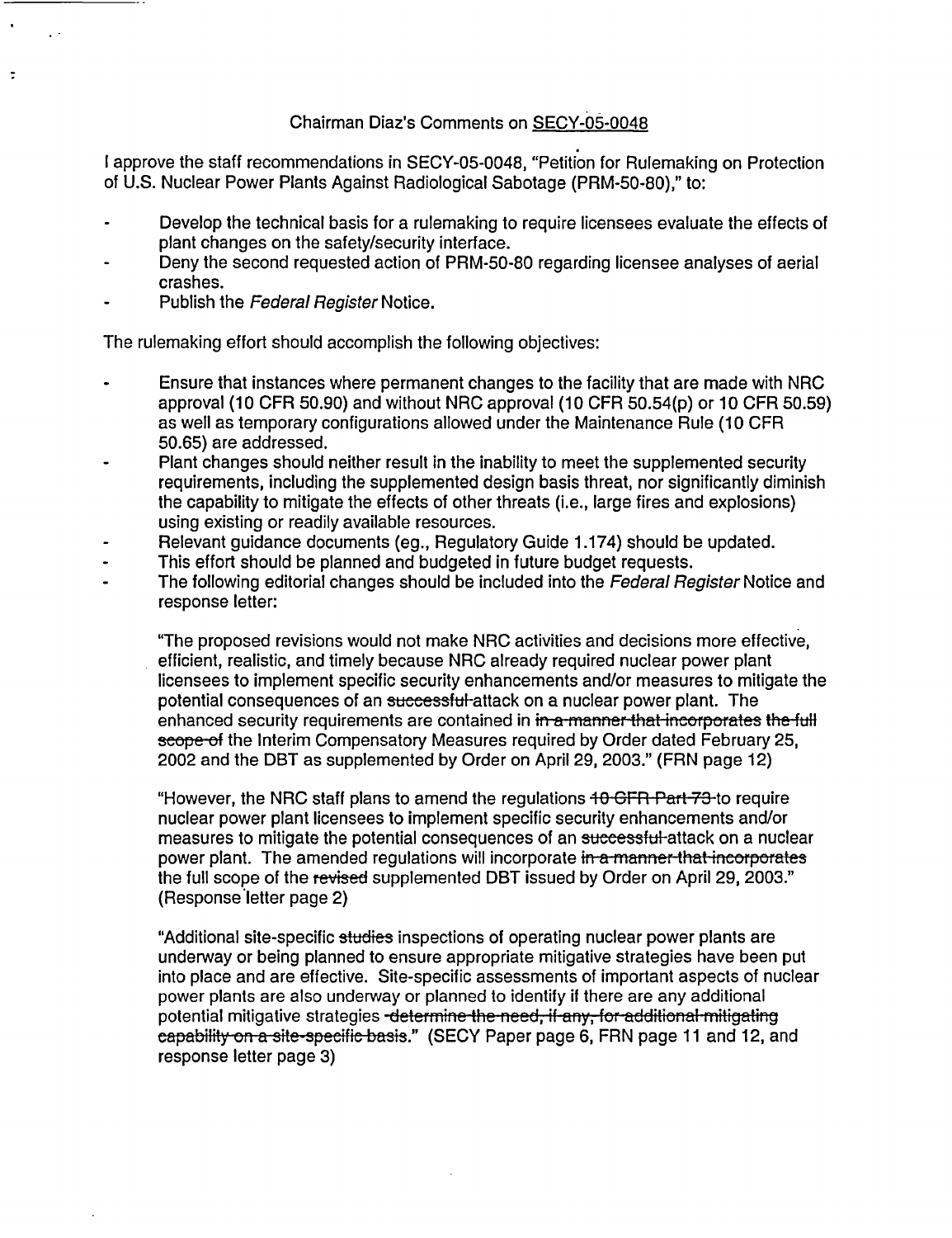## RESPONSE SHEET

TO: Annette Vietti-Cook, Secretary

FROM: COMMISSIONER MCGAFFIGAN

SUBJECT: SECY-05-0048 - PETITION FOR RULEMAKING ON PROTECTION OF U.S. NUCLEAR POWER PLANTS AGAINST RADIOLOGICAL SABOTAGE (PRM-50-80)

w/comments Approved <u>Y</u> Disapproved Abstain

Not Participating

COMMENTS:

 $\ddot{\cdot}$ 

See attached comments.

 $S<sub>l</sub>$ J- *, De,>6*  $\frac{1}{0}$ DATE  $\backslash$ 

 $\epsilon$ 

Entered on "STARS" Yes  $\times$  No  $\_\_$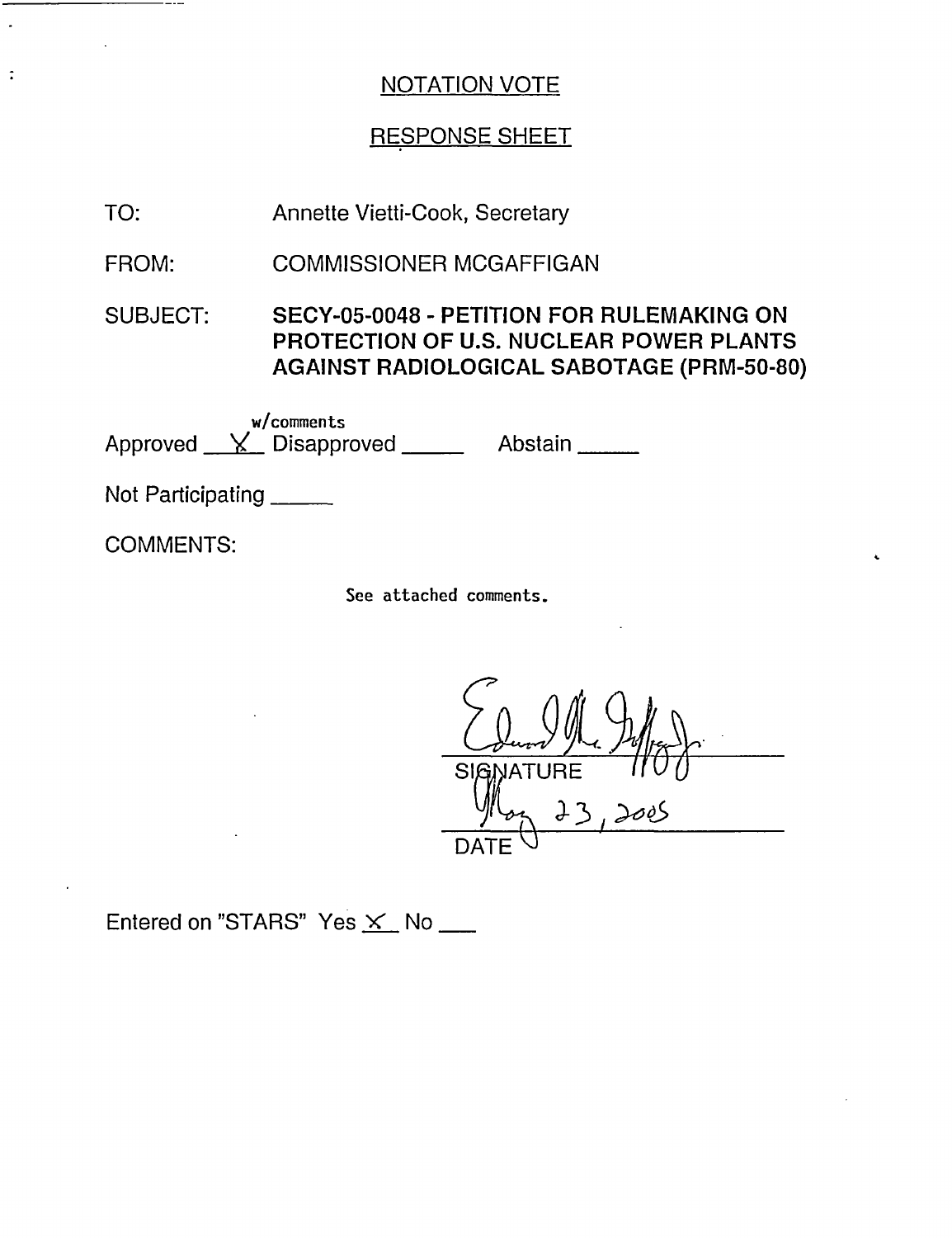#### Commissioner McGaffigan's Comments on SECY-05-0048

 $\overline{\cdot}$ 

I approve the staff recommendations to grant in part and deny in part a petition for rulemaking concerning the protection of U.S. nuclear power plants against radiological sabotage. In particular, the staff should proceed to develop as a high priority the rule that would require licensees to evaluate the effects of plant changes on the safety/security interface.

I brought this issue up at the March 24, 2004 Commission briefing where I urged the staff to consider amending 10 CFR 50.59(c) to add an additional criterion relating to the security implications of licensee controlled changes, tests and experiments. I was told that the same issue had been included in a petition for rulemaking that the staff had under review and that a Commission paper (this paper) would be forthcoming.

I am frustrated that it took the staff a year to send the paper and that it is scheduled to take four years more and five FTE to develop the technical basis and finalize the rule package. I support the interim action proposed by staff to issue a generic communication to heighten licensee awareness of the potential for changes to the facility or the security plan to adversely affect plant safety or security. I request that that communication be issued by no later than September 30, 2005.

I would also recommend that the staff's proposed rule on the safety/security interface for plant changes be incorporated in the even higher priority proposed rulemaking on 10 CFR 73.55 and appendices to Part 73 which is due to the Commission in February 2006. I have grave doubts about the staff's ability to meet that February 2006 date for the 73.55/Part 73 appendices proposed rulemaking if the resource requirements are in any way commensurate to the response to this petition for rulemaking.

There needs to be real urgency in establishing our power reactor security rules going forward, particularly if there is going to be a series of COL applications in the 2007-2008 time frame. We cannot afford to expend 5 FTE on this bite-sized issue alone, and take until 2009 to complete the rule. In a separate paper just presented to the Commission on the National Source Tracking System rulemaking, the staff estimates only 1.2 FTE are needed to complete it by next year. That estimate has to be low given the complexities of that rulemaking and the need for interagency coordination particularly with DOE, DHS, and OMB on our requirements.

I believe that we urgently need a real staff plan for conducting security rulemakings (in the reactor, materials, and waste arenas) with proposed priorities and realistic resource estimates so the full set of final rules will be completed by FY 2009. Almost none of these rulemakings are currently in the Rulemaking Activity Plan (SECY-05-0067). Perfection in technical basis development for proposed changes cannot be a staff goal, nor is it a requirement under the Administrative Procedure Act. The staff has consistently argued that since we have post-9/11 security orders in place for our various classes of existing licensees for current security conditions, rulemakings can proceed at our leisure. I agree we have adequate measures in place, but stability going forward can best be established by rules applying to both existing licensees and future applicants for licensees. This set of rules needs to be our highest rulemaking priority until the rules are finalized.

 $\mathcal{E}$ // $\mathcal{V}$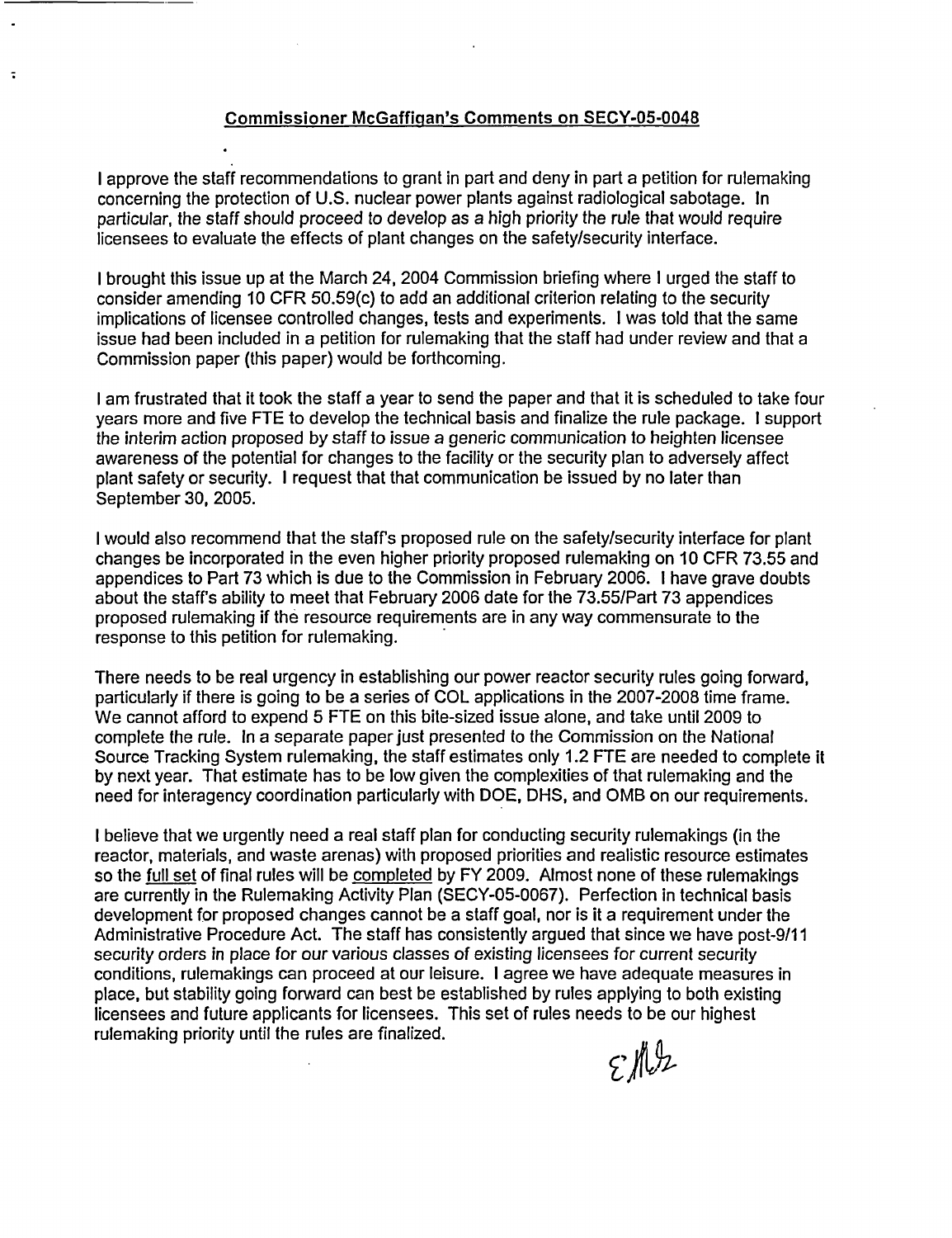# RESPONSE SHEET

 $\mathcal{L}^{\text{max}}_{\text{max}}$ 

| TO:                     | Annette Vietti-Cook, Secretary        |                                                                                                                                                        |  |  |
|-------------------------|---------------------------------------|--------------------------------------------------------------------------------------------------------------------------------------------------------|--|--|
| FROM:                   | <b>COMMISSIONER MERRIFIELD</b>        |                                                                                                                                                        |  |  |
| <b>SUBJECT:</b>         |                                       | <b>SECY-05-0048 - PETITION FOR RULEMAKING ON</b><br><b>PROTECTION OF U.S. NUCLEAR POWER PLANTS</b><br><b>AGAINST RADIOLOGICAL SABOTAGE (PRM-50-80)</b> |  |  |
|                         | Approved <u>V</u> Disapproved Abstain |                                                                                                                                                        |  |  |
| Not Participating _____ |                                       |                                                                                                                                                        |  |  |
| <b>COMMENTS:</b>        |                                       |                                                                                                                                                        |  |  |
| See attached comments.  |                                       |                                                                                                                                                        |  |  |
|                         | SIGI                                  |                                                                                                                                                        |  |  |

 $\frac{5}{4005}$ 

Entered on "STARS" Yes  $\angle$  No \_\_

 $\sim 10^{11}$ 

\_\_\_\_\_\_\_

 $\frac{1}{2}$  ,  $\frac{1}{2}$ 

 $\ddot{\phantom{a}}$ 

 $\langle \cdot \rangle$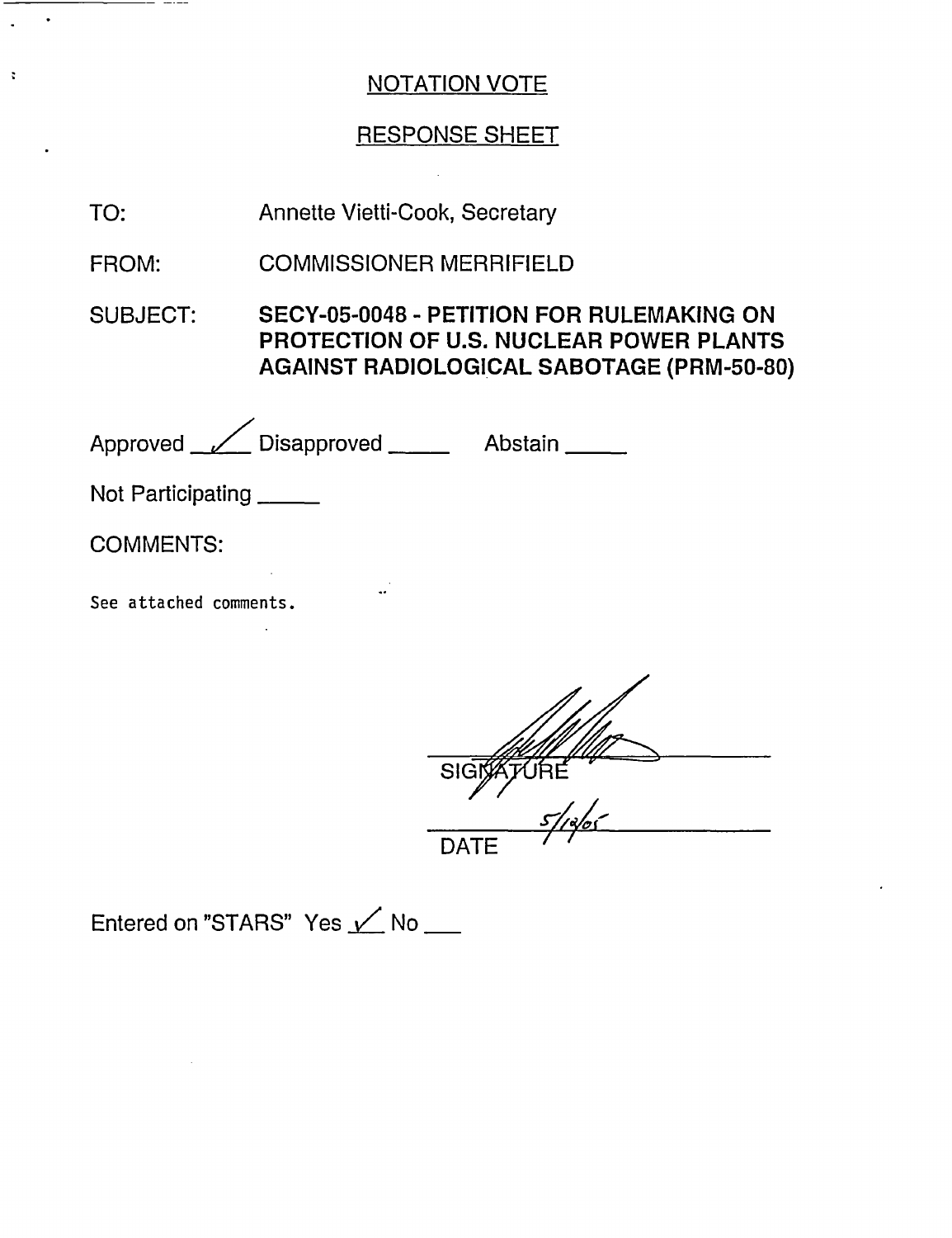#### Commissioner Merrifield's Comments on SECY-05-0048

I approve the staff's proposal to grant in part and deny in part a petition for rulemaking on protection of U.S. nuclear power plants against radiological sabotage. I agree with the petitioners that it is important for our licensees to review proposed changes to their facilities, whether they are permanent changes or temporary changes in the form of maintenance activities, with a holistic view of the interface between safety and security. I believe that licensees are already engaging in this type of review for proposed changes, but amending NRC regulations will provide clarity and implementation guidance that is lacking at the present time. Consequently, I approve the staff's request to partially grant the petitioners' first proposed action. I also approve the staff's request to deny the petitioners' second proposed action related to aerial hazards.

With this in mind, the staff should revise the Federal Register Notice (FRN) and letter to the petitioners in the following manner:

-Change the "ACTION" line of the FRN to "Petition for rulemaking: Partial grant."

-Restructure the "Reasons for NRC's Response" section of the FRN to lay out the analysis of the proposed actions in a concise, narrative form rather than segmenting the staff's reasoning by each Strategic Goal. The NRC Strategic Performance Goals are a useful tool for the staff to use in evaluating proposed actions, but they may not be conducive to producing a readable, plain language format for discussion of many important staff decisions. In a number of cases, including this one, it would be more effective for the staff to address how it considered the Strategic Goals in one, condensed paragraph. Frequently, the Agency makes decisions for a multitude of reasons above and beyond those articulated in the Strategic Plan. The staff's explanation of why we are taking a specific action should not be limited to an inflexible approach merely to justify the action based only on our Strategic Goals.

-Remove the information contained in the first full paragraph on page 9 of the FRN beginning 'in addition, the NRC is aware. . ."

-Rewrite the denial of the aerial hazard portion of the FRN to incorporate language from pages 2 and 3 of the letter to the petitioner, starting with the second full paragraph on page 2, to use as a basis for denying the petitioners' second proposed action. The language in the letter more accurately explains the extensive actions the NRC has already taken in response to the petitioners' concerns. The staff should add a sentence to the end of this section stating that because the Design Basis Threat is safeguards information, the NRC is unable to communicate to the general public the results of our studies and evaluations of protection against aerial hazards. Any subsequent changes to the DBT or mitigating strategies must be protected as safeguards information in the interest of common defense and security.

-Add a paragraph to the end of the FRN summarizing the path forward to resolving the first proposed action. Include the second sentence of the first full paragraph on page 2 of the letter referencing the NRC's interoffice Safety/Security Interface Advisory Panel.

f f f f f hrt f<br>die les

 $\ddot{\cdot}$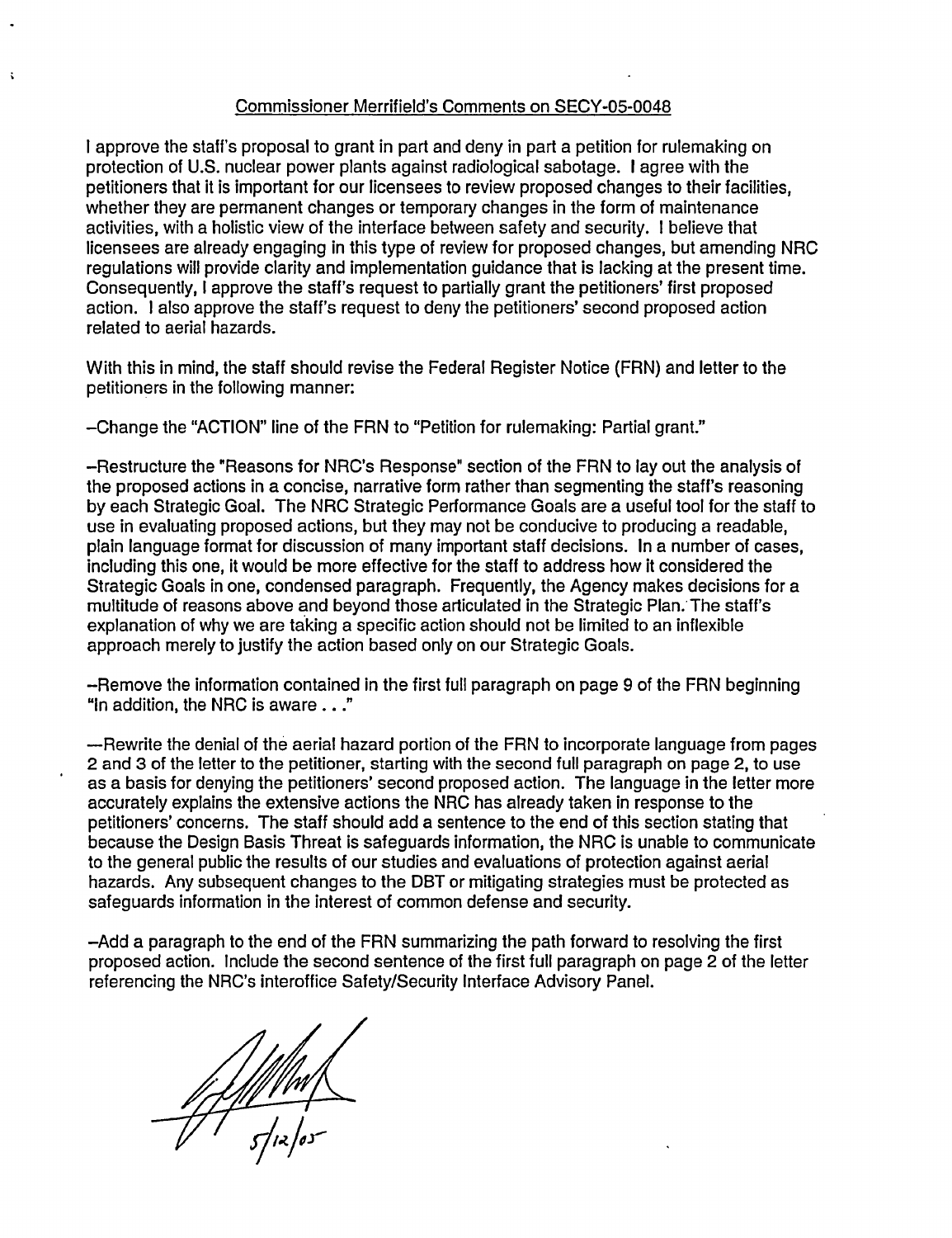# RESPONSE SHEET

TO: Annette Vietti-Cook, Secretary

FROM: COMMISSIONER JACZKO

SUBJECT: SECY-05-0048 - PETITION FOR RULEMAKING ON PROTECTION OF **U.S.** NUCLEAR POWER PLANTS AGAINST RADIOLOGICAL SABOTAGE (PRM-50-80)

Approved xx Disapproved \_\_\_\_\_ Abstain

Not Participating

COMMENTS: See attached comnents.

 $\overline{\phantom{a}}$ **SIGNATURE** DATE'

Entered on "STARS" Yes X No \_\_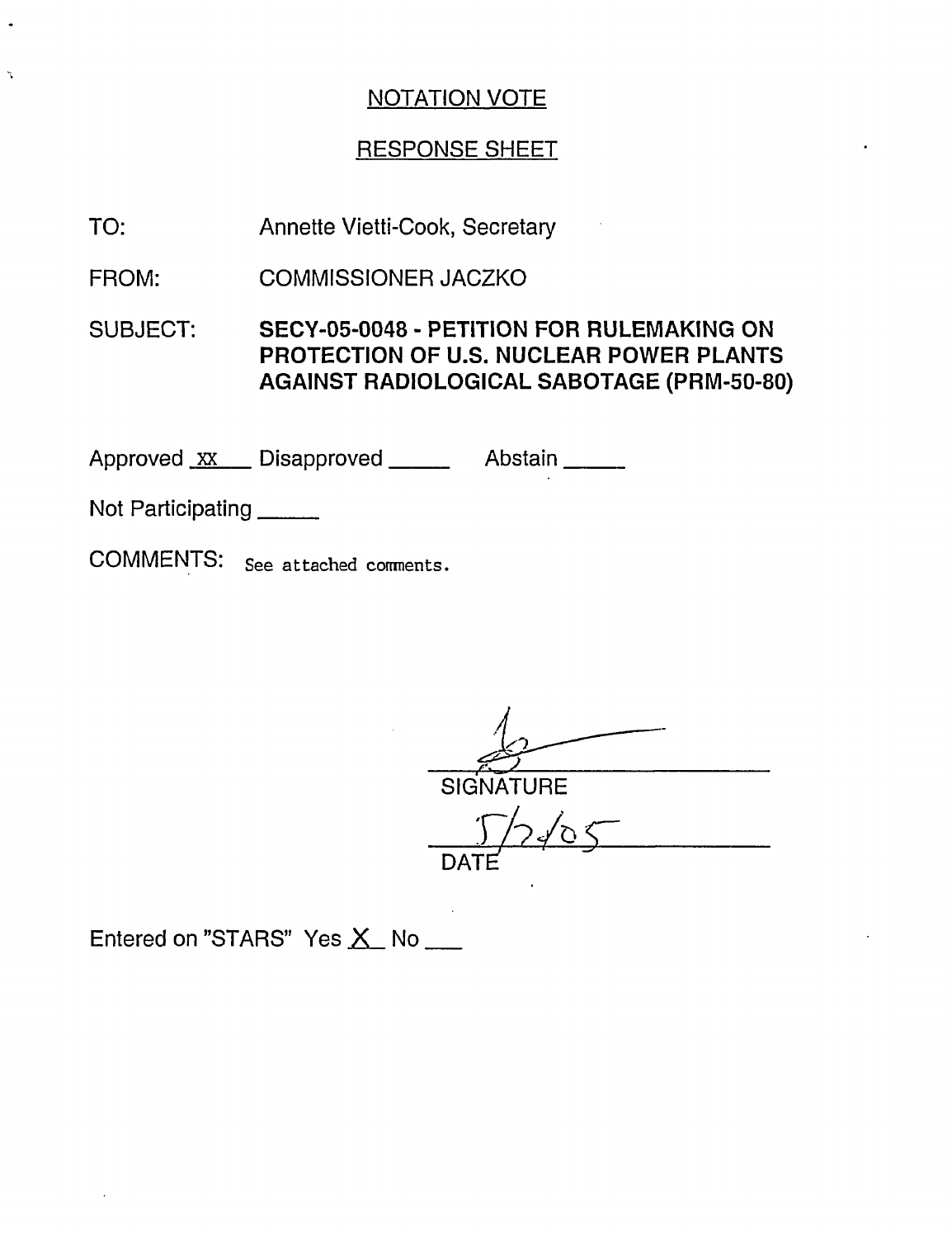#### **COMMISSIONER JACZKO'S VOTE ON SECY-05-0048 PETITION** FOR **RULEMAKING ON PROTECTION OF U.S. NUCLEAR** POWER **PLANTS AGAINST RADIOLOGICAL SABOTAGE** (PRM-50-80)

I approve the staff proposal to grant in part and deny in part the petition for rulemaking PRM-50-80. Specifically, I support the staff's proposal to grant the petitioners request for a rulemaking effort to require licensees to evaluate the effect physical plant changes may have on security and the effect plant security changes may have on plant safety, but not necessarily by changing regulations 10 CFR 50.54(p) and 10 CFR 50.59 as requested by the petitioner. An improved regulatory framework may develop during the rulemaking process. Secondly, I support the staff's proposal to deny the petitioner's second request to require that licensees evaluate each facility against aerial hazards and make necessary changes to provide reasonable assurance that safe shutdown can be achieved following an intentional or accidental aerial assault.

The events of September 11, 2001, have forced the Commission to place a greater emphasis on security. To continue to accomplish the agency's mission, a greater emphasis must be placed on the interface between safety and security, in particular with regard to modifications of nuclear power plant infrastructure. In addition, I support Chairman Diaz's comments that the plant changes should also not result in an inability to meet supplemental security requirements and mitigation activities resulting from the implementation of the February 25, 2002, security orders. This rulemaking would be an important codification of the efforts currently ongoing in this area.

With regard to the second proposed action, I support the staff's position to deny a rulemaking effort in this area. The Commission has recently authorized the staff to develop a plan to perform comprehensive reviews of the site-specific implementation of NRC ordered mitigative measures to cope with threat independent damage states to licensed power reactor facilities and to identify beyond readily available measures. Identification and implementation of these additional mitigative measures will augment the existing robust ability of the facility to withstand substantial damage regardless of the source of that damage.

Gregory B. Jaczko